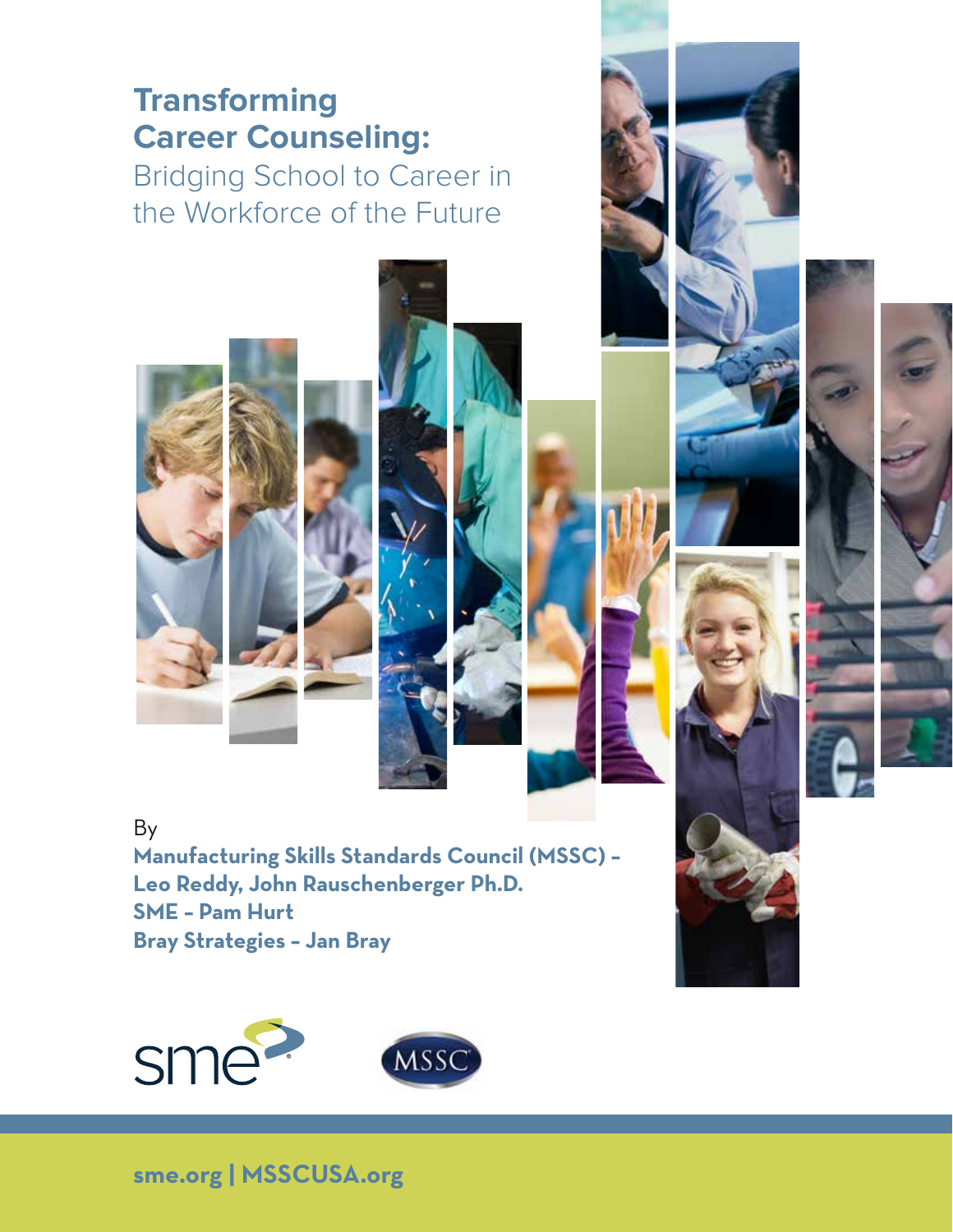# **Executive Summary**

At a time when much of our youth are unable to find their way in today's economy, we need to do more to help ensure their success. Educational "equal opportunity" is often equated with the need for a four-year college degree. What it should mean is an opportunity to learn what is necessary to succeed in a chosen career.

**The challenge is to help students (1) become aware of the broad range of available careers that meet the evolving needs of the workplace and (2) learn how to connect their interests and skills to an educational pathway that leads to rewarding opportunities in their career choice.** In this paper, **we provide recommendations that address this challenge by outlining robust and economically viable actions to enrich the career guidance counseling system in American middle and high schools.** We also highlight emerging career counseling benchmarks of success and best practices consistent with our recommendations.

First and foremost, we believe strongly that enriched **career counseling must become a high priority** in American middle and high schools. Toward this end we recommend:

- All students have an **education and career pathway plan**, approved by their parents or guardians and discussed with a career counselor or non-family mentor, by the time they are entering 9th grade.
- Special **certifications be developed and required** for all career counselors that demonstrate competency in career development counseling, analysis of career pathway requirements, understanding of industry requirements and use of technology.
- **A career counselor-to-student ratio of no greater than 1:250** to help create more time in a career development counseling process that enables career counselors to effectively serve the students for whom they are responsible.
- Career counselors help **plan career development activities** for all students as well as career information activities for teachers. At the same time, students' career plans should be integrated into college counseling, so that students can make well-informed decisions regarding postsecondary education.
- Career counselors **engage parents/ guardians in the career planning process** and understand how to guide, inform and involve them in a student's future decisions.
- **State-of-the-art web-based portals be developed** that will give career counselors, students and parents access to the best information on the evolving job market, as well as the postsecondary pathways that will best help them prepare for careers. While there have been enormous improvements in such tools, more can and should be done.

**Employers must join in the effort to implement the needed enrichments** to the career counseling system. In fact, we call upon all stakeholders – school systems, government, parents and guardians, as well as business and industry, among others – to work in partnership to implement these recommendations, or those of their own design, to enable career counseling and career plans that align with and meet workplace needs.

We recognize that implementing these recommendations will especially impact school counselors, teachers, and administrators in their efforts to enrich workforce-based career awareness and planning in existing career counseling environments. But we maintain that in partnership with all relevant stakeholders, these enrichments are attainable and will result in student success in the workplace.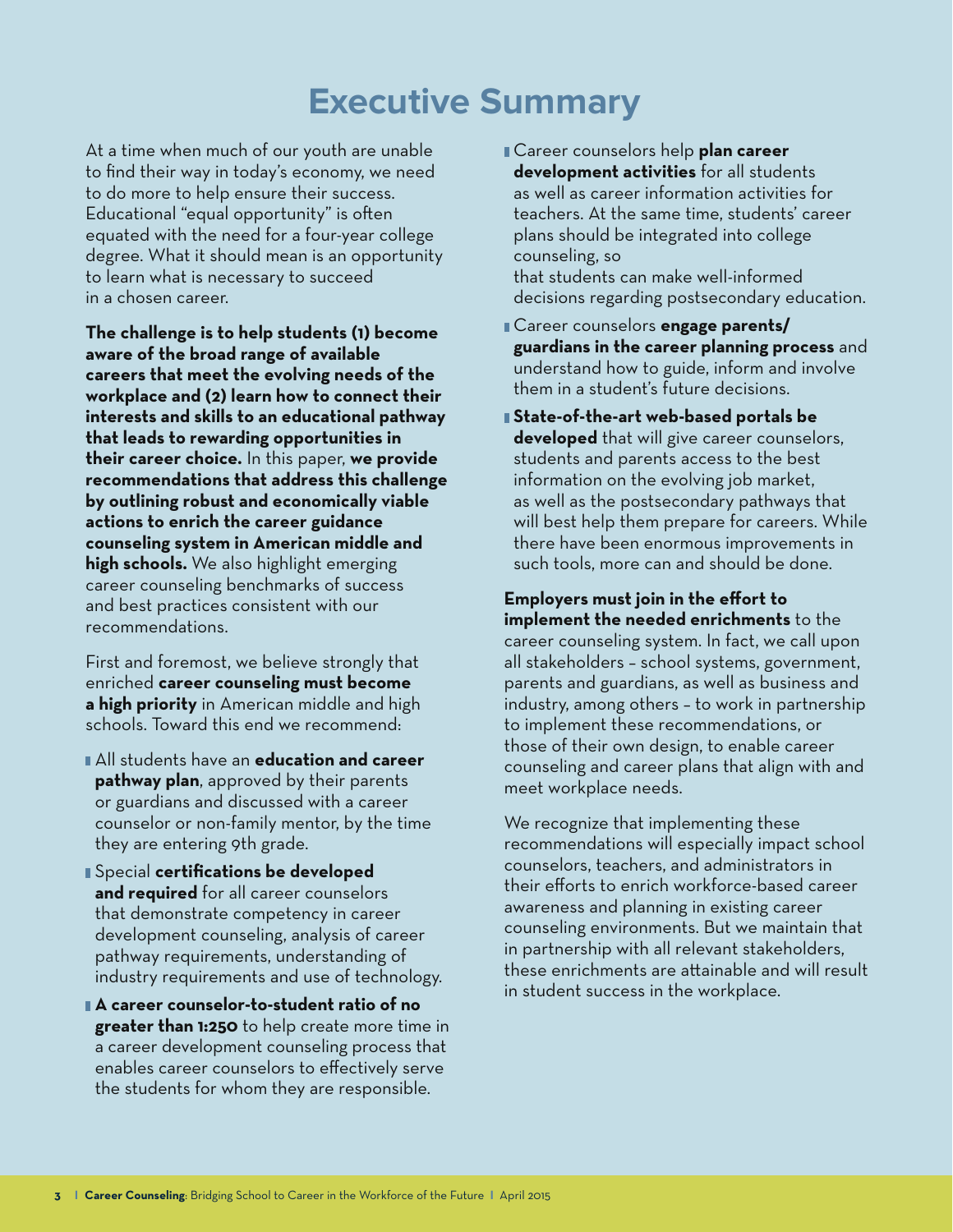# **Education:** a critical need for change

There is a vast disconnect between the economic and productivity needs of American industry and the knowledge and skills being taught by a one-channel journey through the educational system. Today's mantra of "college for all" – which most parents understand as "four-year college for all" – has resulted in either too many four-year college graduates who end up under-employed (working jobs that don't require a four-year degree) or college dropouts unprepared for well-paying jobs in the workplace. There is more than one route to career success.

We are in the eye of a perfect storm. The U.S. economy and workforce landscape have changed dramatically over the past halfcentury. In 1950, 80 percent of U.S. jobs were unskilled. Today, just six decades later –

85 percent of U.S. jobs are *skilled*. Over 50 percent of skilled trade workers in the U.S. are age 45 years or older. The U.S. manufacturing industry has reported 600,000 positions open with many going unfilled.<sup>1</sup> An additional 3.5 million jobs in the industry are expected to be open by 2020.<sup>2</sup>

Rising and more defined educational requirements now exist across the labor market. In 1970, workers with a high school diploma or less represented 74 percent of the middle class. By 2007, fewer than 40 percent of workers had a high school diploma or less. By 2020, nearly 70 percent of jobs will require at least some postsecondary education and training (e.g., one-year certificate, associate degree or bachelor degree). *(Center on Education and the Workforce)*

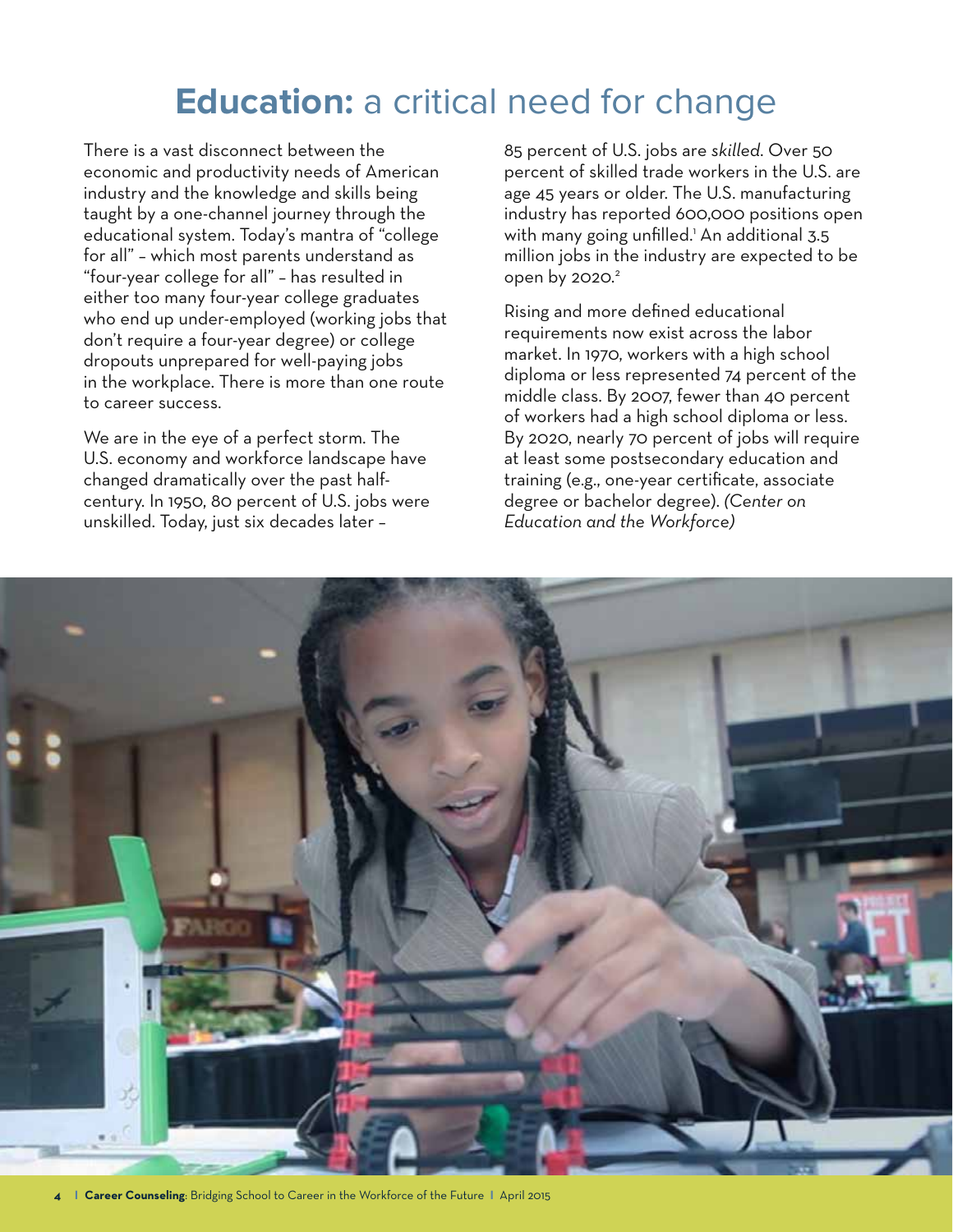

# **Education:** a critical need for change (cont.)

The United States spends roughly \$1.4 trillion on human capital development each year. Yet, the latest reports on education and workforce development outcomes in the U.S. are sobering:

- **The national average high school graduation** rate is 74.7 percent. An estimated one million students will fail to graduate this year, a loss of 5,500 students for every day on the academic calendar. (Alliance for Excellent Education) The number one reason these students drop out is that they find high school irrelevant and boring. In other words, they see no connection between their academic schoolwork, and how it might prepare them for a good job.
- By the year 2020, approximately 13 million students will have dropped out of high school. If this trend continues, this will result in an economic loss of more than \$3 trillion, a continuing stagnated economy, struggling communities and a less globally competitive U.S. (US Chamber of Commerce)
- **The national average graduation rate from** postsecondary institutions (public, private and for-profit) is 38.6 percent after four years and 54.3 percent after six years. The graduation rate for two-year postsecondary institutions

is 42 percent. (NCES/IPEDS 2014) The U.S. has the highest college drop-out rate in the industrialized world.

- According to a recent study, nearly 15 percent of those aged 16 to 24 (almost 6 million) are neither in school nor working. (Opportunity Nation, October 2013)
- About 3.6 million jobs are left unfilled due to a lack of relevant knowledge and skills in the workforce. (*Pathways to Prosperity*, Harvard Graduate School of Education)

From a business and economic perspective, data shows that if the high school students who dropped out of the Class of 2012 had graduated, the nation's economy would have benefited from as much as \$154 billion in additional income over the course of these graduates' lifetimes. Moreover, according to the *Alliance for Excellent Education*, if the U.S. could achieve a 90 percent high school graduation rate, the projected economic benefits would include as much as:

- \$16.8 billion a year in additional new home purchases.
- \$1.3 billion annually in additional federal tax revenues.
- s661 million a year to state and local tax coffers.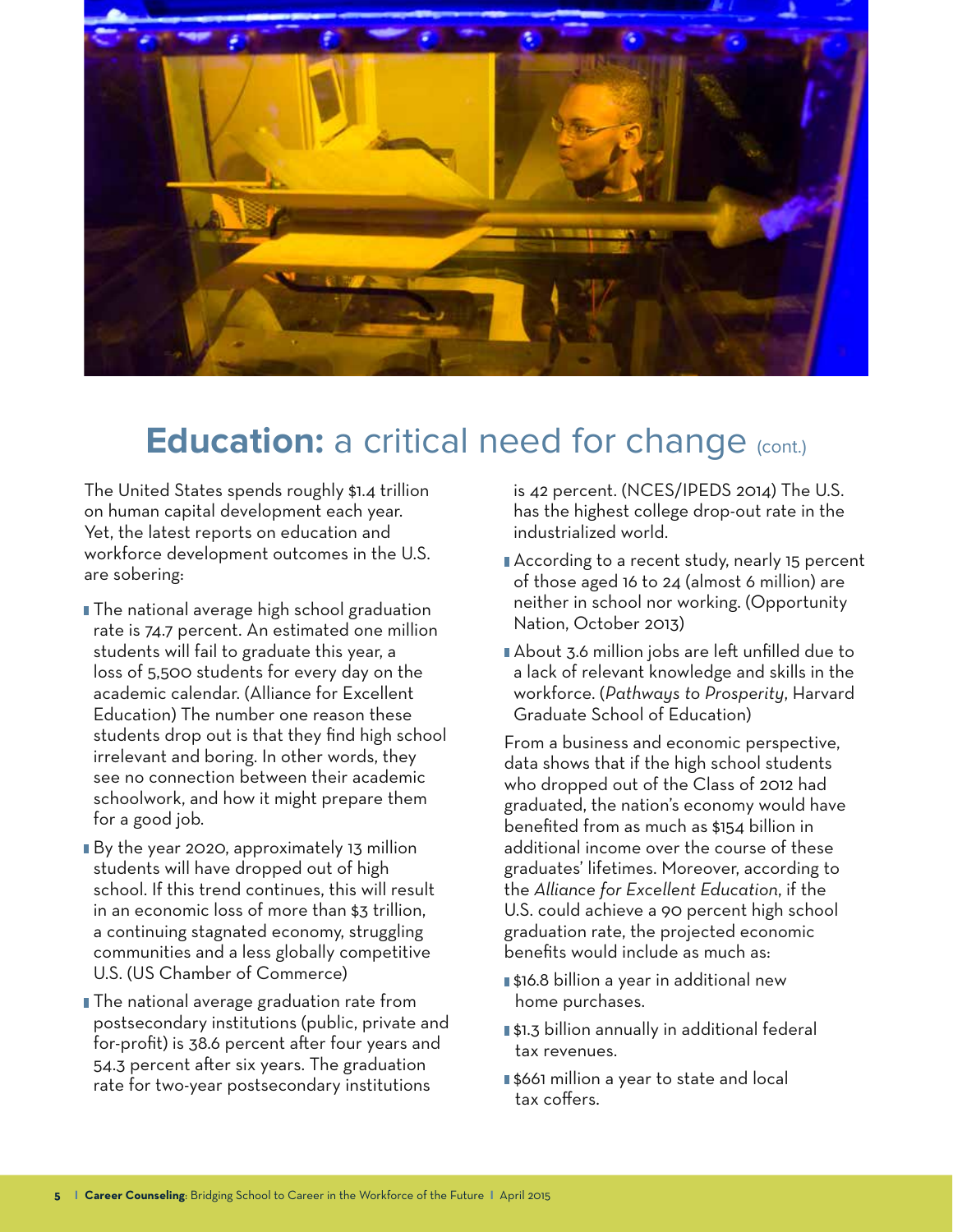# **Education:** a critical need for change (cont.)

There are currently 29 million jobs available that require less than a four-year degree. In addition, business and industry is seeking evidence of competency and mastery of skill that often involves procuring an industry-based certificate or certification. (*Career Education: Five Ways That Pay Along the Way to the B.A.,* Technical Center on Education and the Workforce)

To establish a more robust and economically viable system for bridging "school-tocareer," more exposure is needed to career pathways in the workforce at all levels so that participants can be properly motivated and prepared to seek them. Through awareness, pertinent information, and access to relevant experiences, participants can make betterinformed career pathway decisions that maximize both individual capabilities and workplace needs.

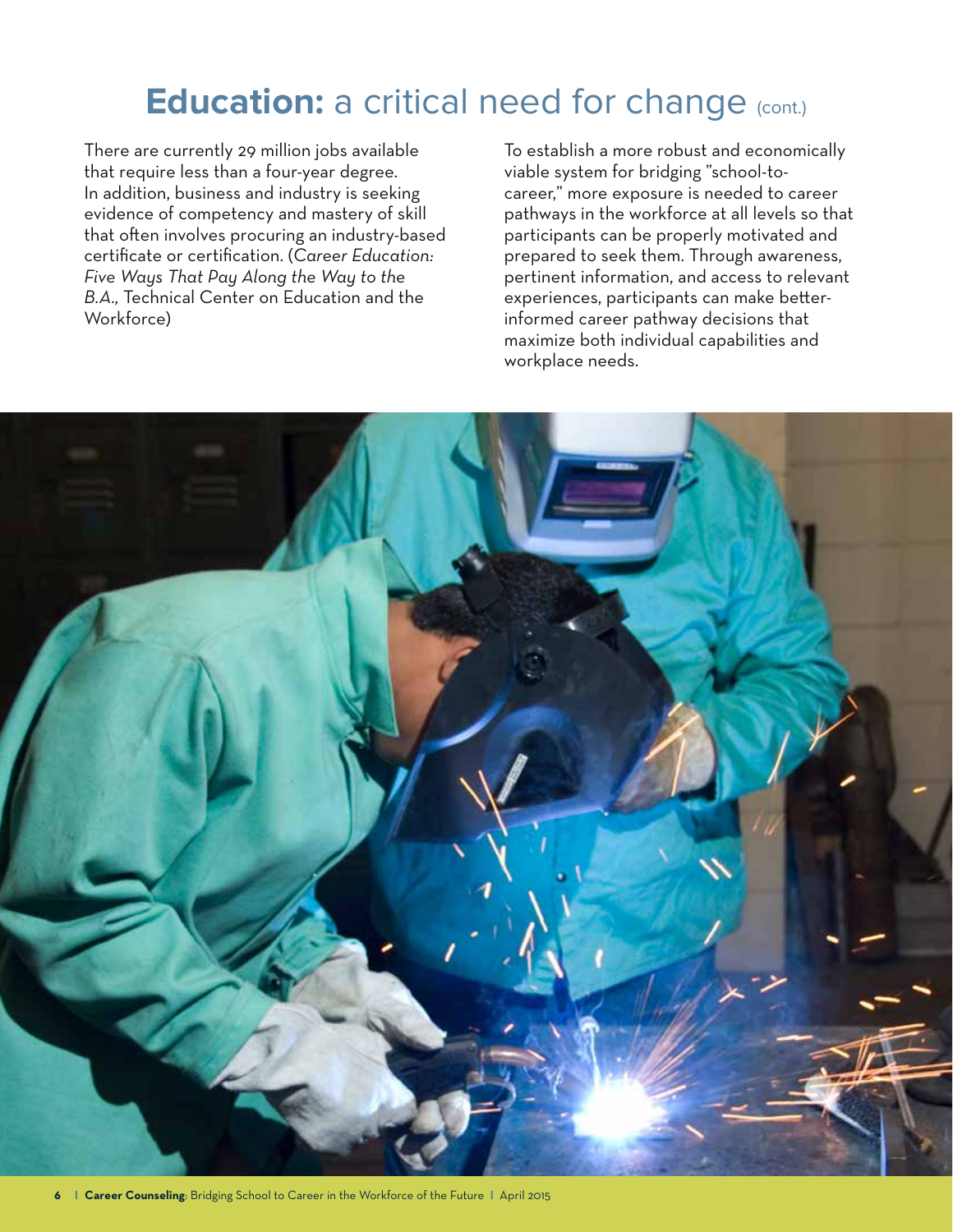## **Challenge:**  Expanding the role of career counselors

Traditionally, the responsibility for helping students discover career pathway options has been in the hands of parents and guidance counselors. However, as noted by the American School Counselor Association, more than half of students today say no one in their school has been helpful in advising on these options, caused in part perhaps by the fact that the current average student/guidance

counselor ratio in the U.S. is 479 to 1 rather than the recommended 250 to 1. (American School Counselor Association)

Other factors hindering career counseling include: a lack of support for career development activities by many school administrators; a general cultural assumption that students and their parents will figure out the career planning dilemma with a four-year degree being the default and "good enough" goal; school counselors lack the training to adequately perform career counseling for



all students (typically receiving training in one introductory career development course within a 48-60 credit graduate school curriculum); parents are often just as confused about career planning as are their children. (Dr. Spencer Niles, *Ed.D., LPC, NCC*, Vice President of Research, Kuder, Inc.)

Unfortunately, many students are making career education choices blindly with no connection to reality. (*McKinsey Survey, Aug-Sept 2012*). In the U.S. approximately 40 percent of students reported a lack

of familiarity with market conditions and requirements even for well-known professions such as teachers and doctors. Career counseling conversations that do take place are typically disconnected from current labor market data and discussions of the knowledge and skills required in the workplace. Participants are left ill-prepared for a world that is rapidly changing due to

> technological advances, global competition, and economic and societal issues. (*Hurley, Dan and Jim Thorp, eds "Decisions Without Direction*")

In its paper, Pathways to Prosperity and the follow-up conference held on this topic in March 2013, the Harvard Graduate School of Education pointed out that career counseling is scarce in American high schools. They confirm the longstanding concern that high school counselors spend most of their time on scheduling, academic guidance,

discipline and helping students apply to college.

Students are typically on their own when it comes to identifying potential careers and the pathways necessary to enter and succeed in them. The American School Counselor Association outlines the role of the counselor as one that develops comprehensive programs delivered both directly and indirectly that focus on student outcomes and competencies.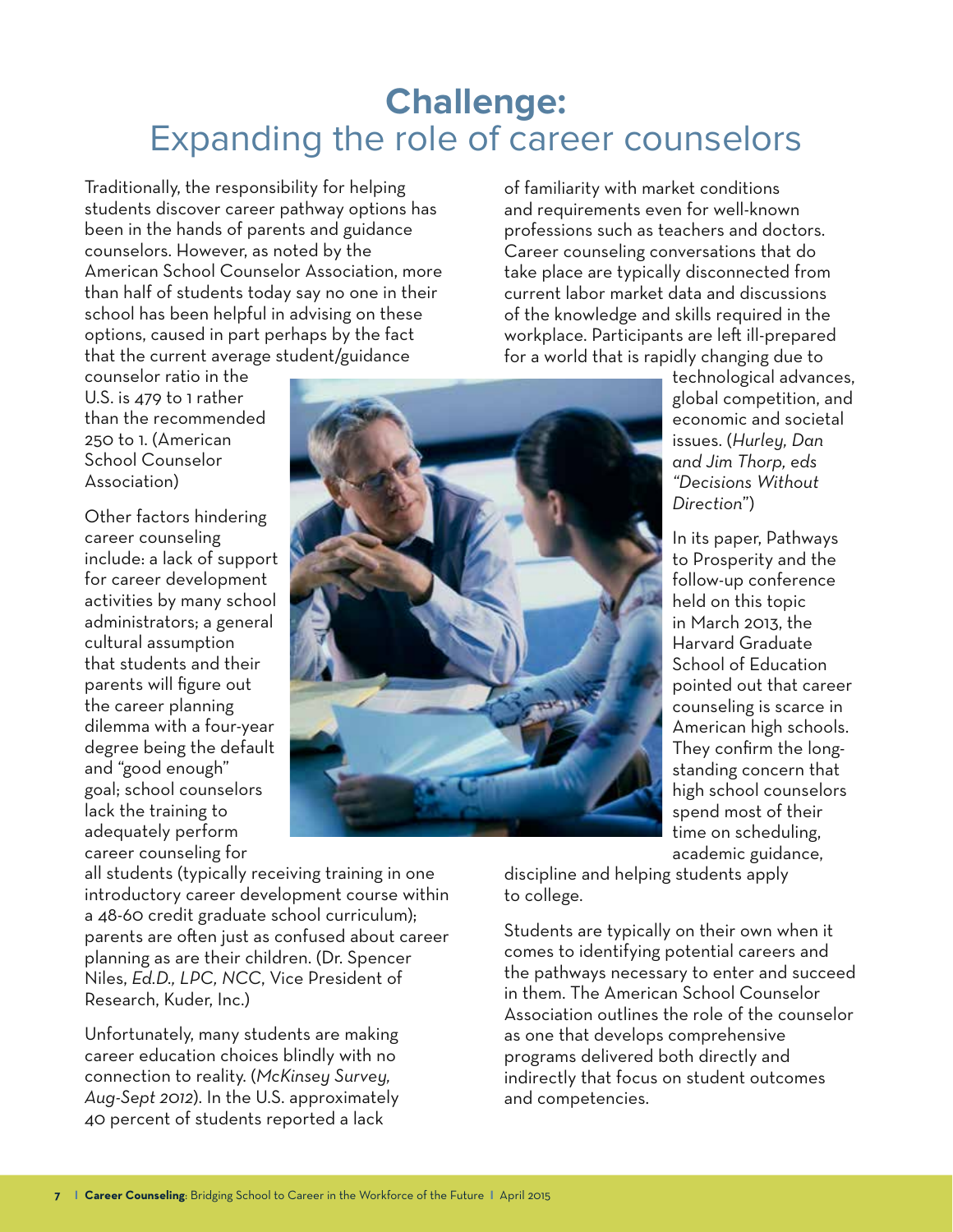# **Research:**  Identifying the barriers and challenges

Our research was designed to identify the scope of the issues and challenges associated with the industry-education disconnect, to learn about best practices and to gather the thinking of leaders in the business and education arena. It included a survey to manufacturers, national career and guidance counseling organizations and companies, industry trade associations and national education leaders.3

The survey identified primary factors impacting the ability to put a rigorous and relevant career counseling system into place as well as potential strategies for enriching the system. In addition, a series of interviews were conducted with key individuals in industry and education. Finally, a search of the literature and media was conducted to learn more about key thinking related to the issue of connecting students to the needs of the workplace.4

As a result of research (including discussions among and between individuals and

organizations) a number of emerging career pathway barriers and challenges were identified:

#### **Systemic**

- 1. The training and certification of career counselors typically does not provide the knowledge and skills necessary for them to work with **all** students.
- 2. The ratio of career counselors to students in high schools has grown substantially over the past several decades.
- 3. High school career guidance counselors today appear to be spending the majority of their time with administrative and disciplinary issues rather

than career guidance counseling.

- 4. Career counseling is often inadequate at the postsecondary level as well.
- 5. Career counselors either do not have available, are not aware of, and/or are not trained in the use of effective system tools providing labor market data or information on occupational knowledge associated with career pathways.

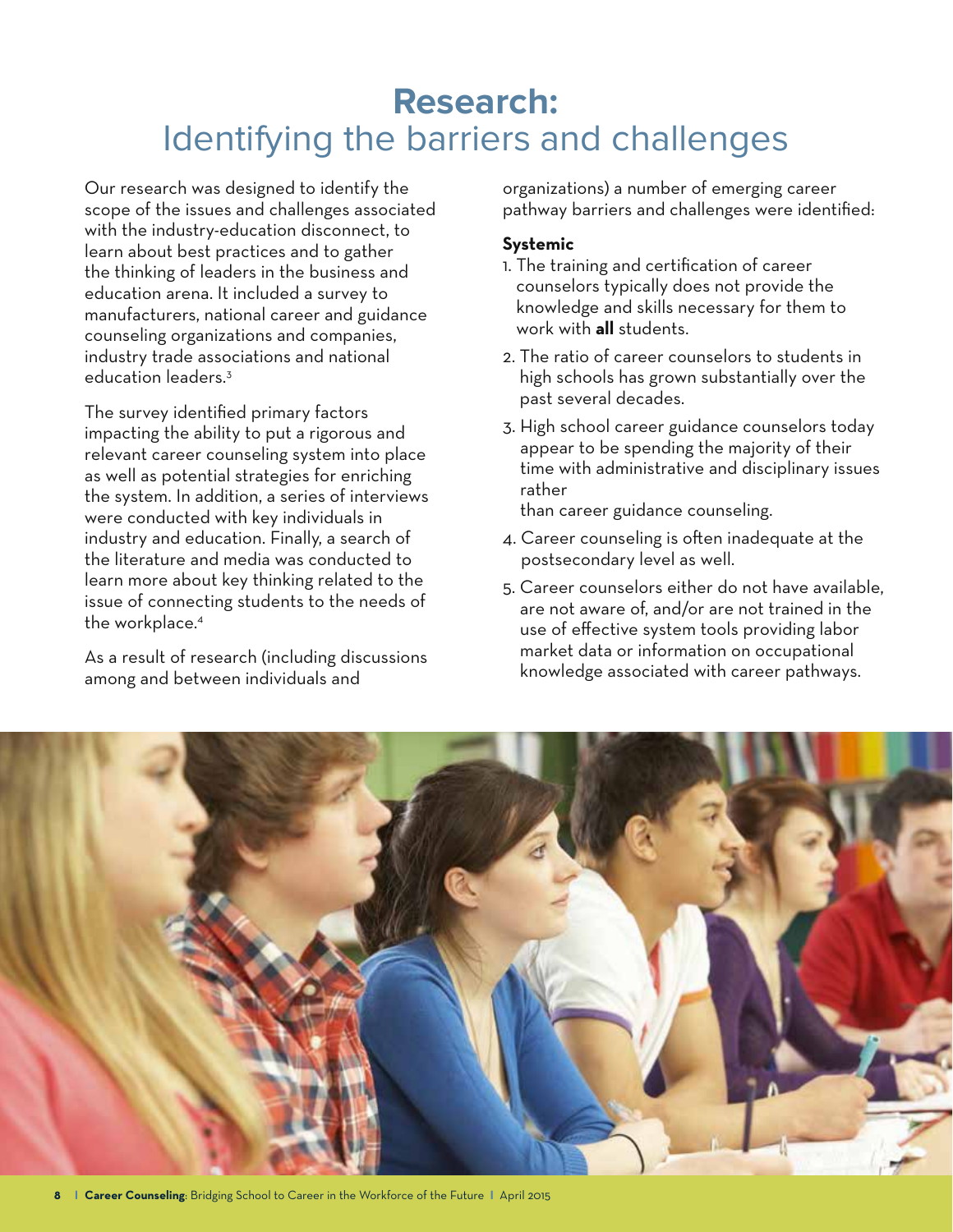# **Research:**  Identifying the barriers and challenges (cont.)

6. Young people do not have the opportunity to experience career pathways beyond what they see and experience in their family and/ or neighborhood and are not meaningfully exposed to the world of work until they enter the workplace.

#### **Procedural**

- 1. Many public school systems operate with little attention to career counseling for all students. Instead, they focus their time and resources on advising students who plan to apply to college. But even these students often don't receive much career counseling. Career counseling in many, if not most institutions, is piecemeal and, in many cases, almost non-existent.
- 2. Career counseling, where it does exist, often begins in 10th or 11th grade in high school, well beyond the point at which students should have begun to examine their career pathway options.
- 3. Too little is shared or documented in the career counseling area about what works in helping students develop their pathway, and how and why it works.
- 4. There is little support from school administrators for career development activities.
- 5. There is a disconnected and weak interaction between education and industry, outcomes and school policy and innovations being implemented across the country.
- 6. Career counseling is largely missing from federal legislation focused on education and workforce development and funding for it has been largely deleted from the federal budget.5

Finally, there is confusion over the terminology used by education and industry. Terms such as "guidance counselors," "career counselors," "school counselors" and "career guidance

specialists" are used interchangeably. However, individuals fulfilling these roles often have different responsibilities, accountability factors and perspectives on their roles. For purposes of this paper, we use the term *career counselor* to define a professional who possesses the knowledge, experience and skills to guide an individual through the education-to-career process.

If we are to meet the vision and goal of a strong American economy based on a productive workplace employing individuals with relevant knowledge and skills, then we need to begin to envision and implement a new system. As employers, we know there is a problem and the impact this problem is having on our companies, industries and the American economy. Fortunately, we also know this is a problem that can be fixed and there is a solution. A national strategy is required that brings together the community of employers, educators, policy leaders and the general public.

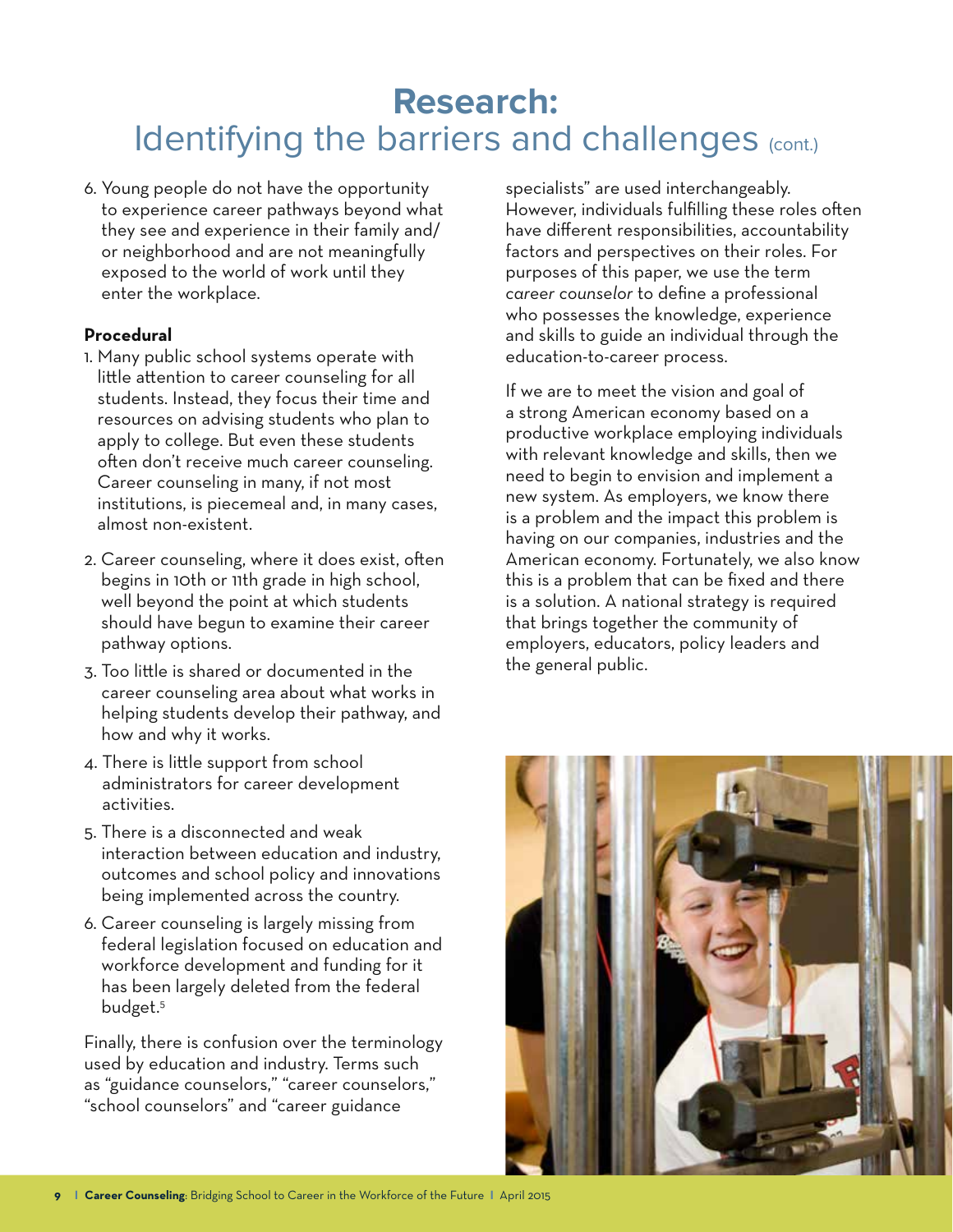

### **Partnership Response In Manufacturing Education (PRIME) School Best Practices**

The SME Education Foundation's initiative, Partnership Response in Manufacturing Education (PRIME), actively engages and builds a collaborative network between manufacturing students, educators, and industry. Wando High School, one of 32 elite nationally selected high schools within the PRIME network, was chosen in 2012. Wando's successes are driven through dedicated administration, staff, and community. PRIME's foundation, exemplified through Wando, is built on the belief that a "community approach" to education is what truly prepares and builds our talent to propel advanced manufacturing into the future. One of the largest drivers and supporters of Wando within this framework is the SME Charleston Chapter 430.

Wando High School, in Mt. Pleasant, SC, places a high value on its students who are provided the necessary resources to achieve individual success beyond high school with the support of Wando's Career Counseling Program. The goal is to help students make the most informed decisions possible about their future education and career choices.

With three full-time guidance-certified career counselors on staff dedicated to the goal of ensuring students graduate from high school

with viable, individualized career/college plans, along with a brand new career center, Wando High School has "put its money where its mouth is" in regard to student college and career preparedness. Using the most current resources available (Naviance, Hollands assessment, and the Myers Briggs Personality Inventory, to name a few), career counselors guide students through a variety of career and college activities through developmentally appropriate individual and group based counseling.

Beginning in the ninth grade, students engage in career exploration and research activities including college planning, career assessments, and academic goal-setting. Year-by-year, students update their goals and continue to build upon their body of career and college research. The capstone assessment of the Career Counseling Program at Wando is the Myers-Briggs Personality Inventory, which is given to seniors and used to connect to careers by personality profile. This system has resulted in students being better prepared as they leave high school to enter either postsecondary education or jobs. It is a win for the entire community.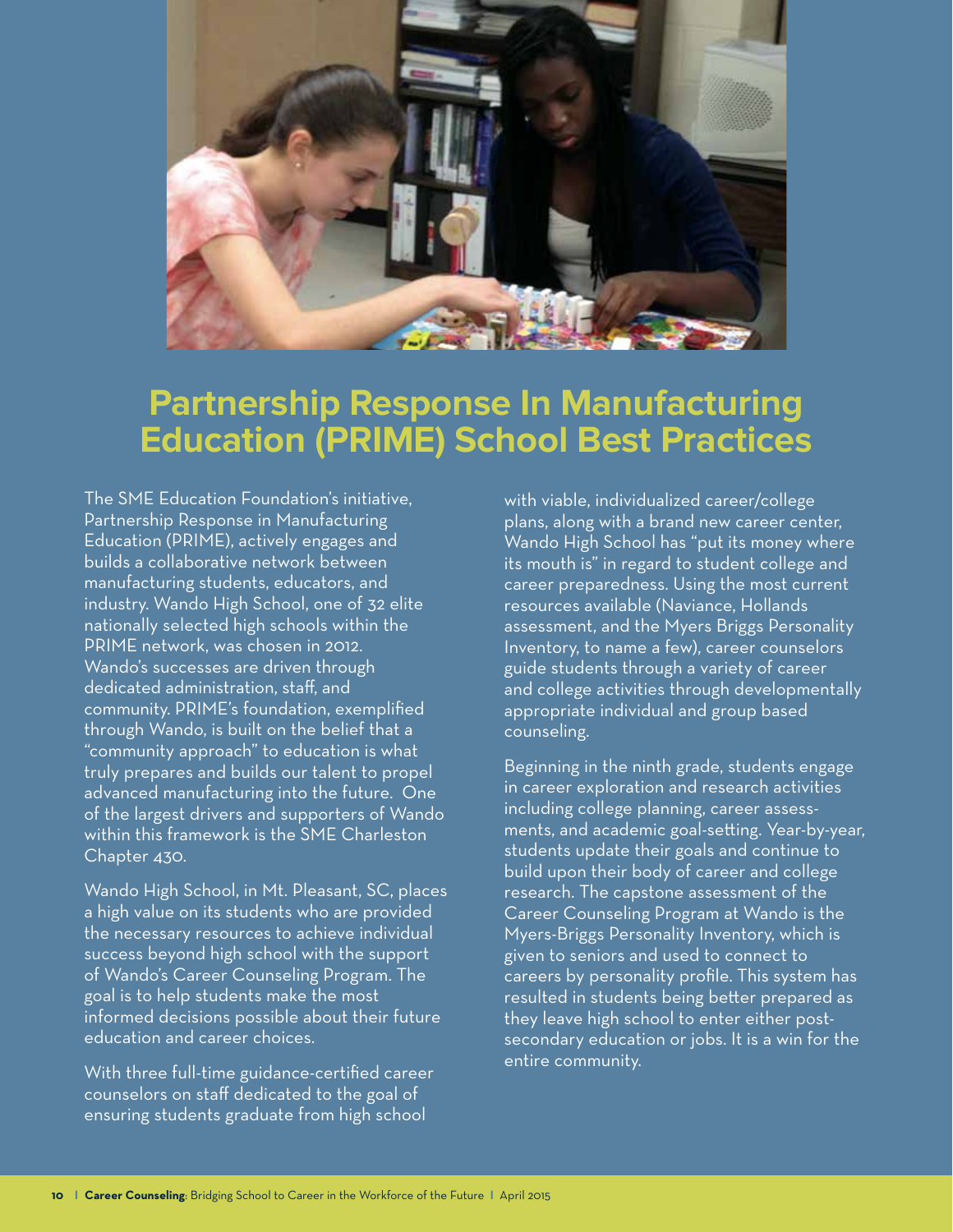

### **Recommendations:**  Creating a relevant career counseling system

**We envision a robust and economically viable career counseling system in American middle and high schools** that successfully bridges "school-to-career." One that provides more exposure to career pathways in the workforce at all levels, including the concept of on- and off-ramps, so that students can be properly motivated and prepared to seek them. A career counseling system that enables awareness, pertinent information, and access to relevant experiences for students will help them make better-informed career pathway decisions that maximize and align individual desires, capabilities and workplace needs.

Ideally, this process should begin at the elementary school level (career awareness) and continue to the middle school level (talent, interest and skill assessment), but **career counseling gains preeminence at the middle and high school level** where a career major

and an individual career pathway plan can be formalized.

We understand, support and promote the fact that career counseling is a community responsibility and education and career/life planning is a life-long process. At the same time, we contend that our **immediate first step should be to focus on career counseling in American middle and high schools.** This is a crucial time to facilitate a student's career journey – one that concentrates equally on the academic, interpersonal and career development needs and desires of each student.

**Benchmarks of success and best practices needed to enrich the middle and high school career counseling system are emerging** to help implement the changes needed.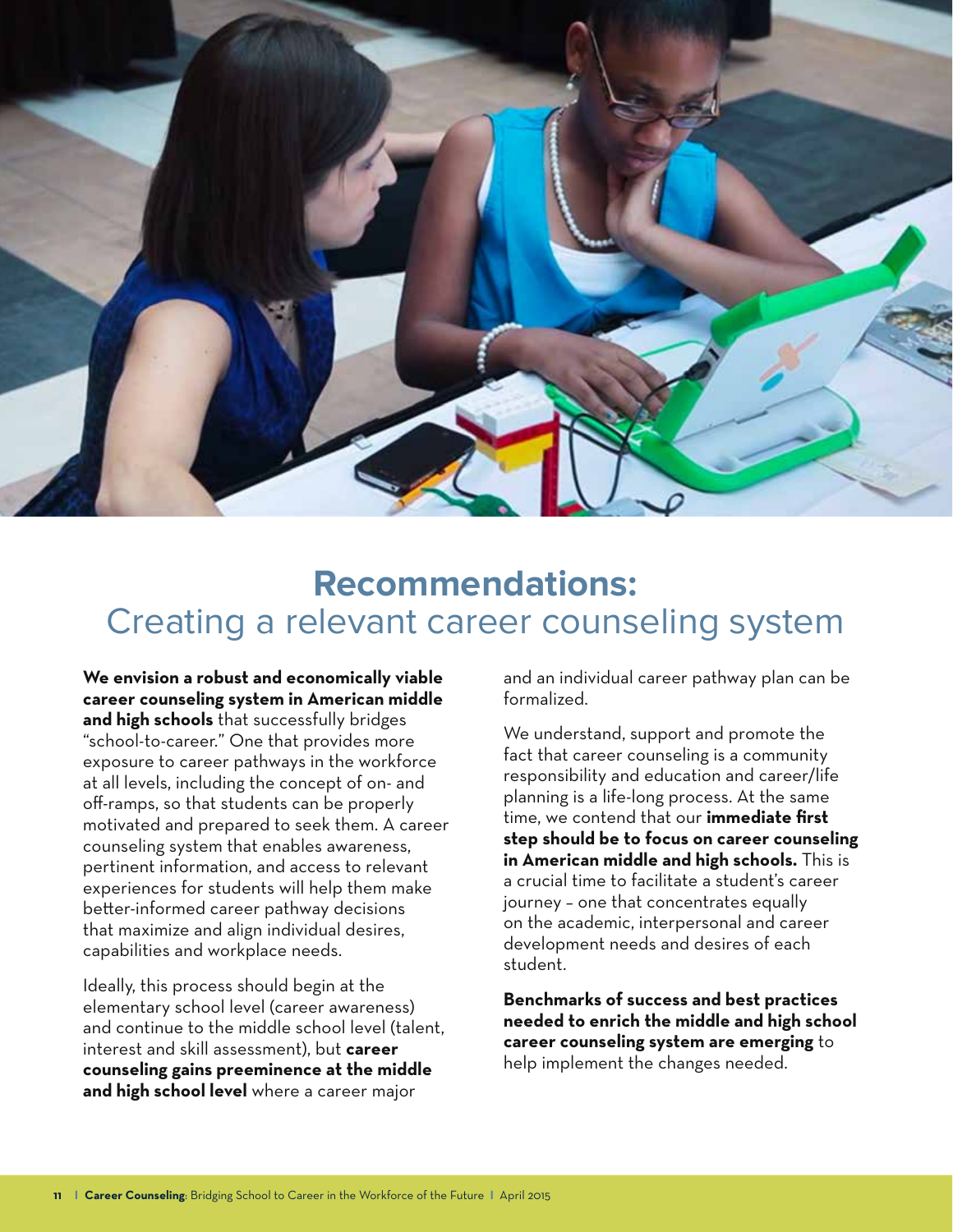### **Recommendations:**  Creating a relevant career counseling system (cont.)



**School System Career counseling in American middle and high schools must become a high priority**. At some point whether immediately after high school, after a two-year postsecondary program or a fouryear or more college degree — all students will enter the workforce, even if only as an unemployment statistic. The preparation for this life-changing inevitability needs to be an outcome priority for middle and high schools as well as all postsecondary institutions. Career development is a specialized area and needs to have a plan, including metrics, and should be integrated into all areas of the curriculum. It is clear to us that at present career counselors, especially in high schools, are committed to helping all students navigate their learning pathways. This is understandable and laudable. However, career counselors often handle multiple responsibilities and cannot prioritize career pathways as an activity or set aside time for it with students.

A 2001 survey of high school counselors conducted by the National Center for Education Statistics found that only 8 percent saw their primary role as "to help students plan and prepare for their work after high school" and 51 percent ranked this as their lowest priority. We were unable to find more recent research to suggest that these findings would be much different today.6 **Therefore, the roles and responsibilities of high school career counselors need to shift** to an increased focus on helping students identify and plan for their life's work.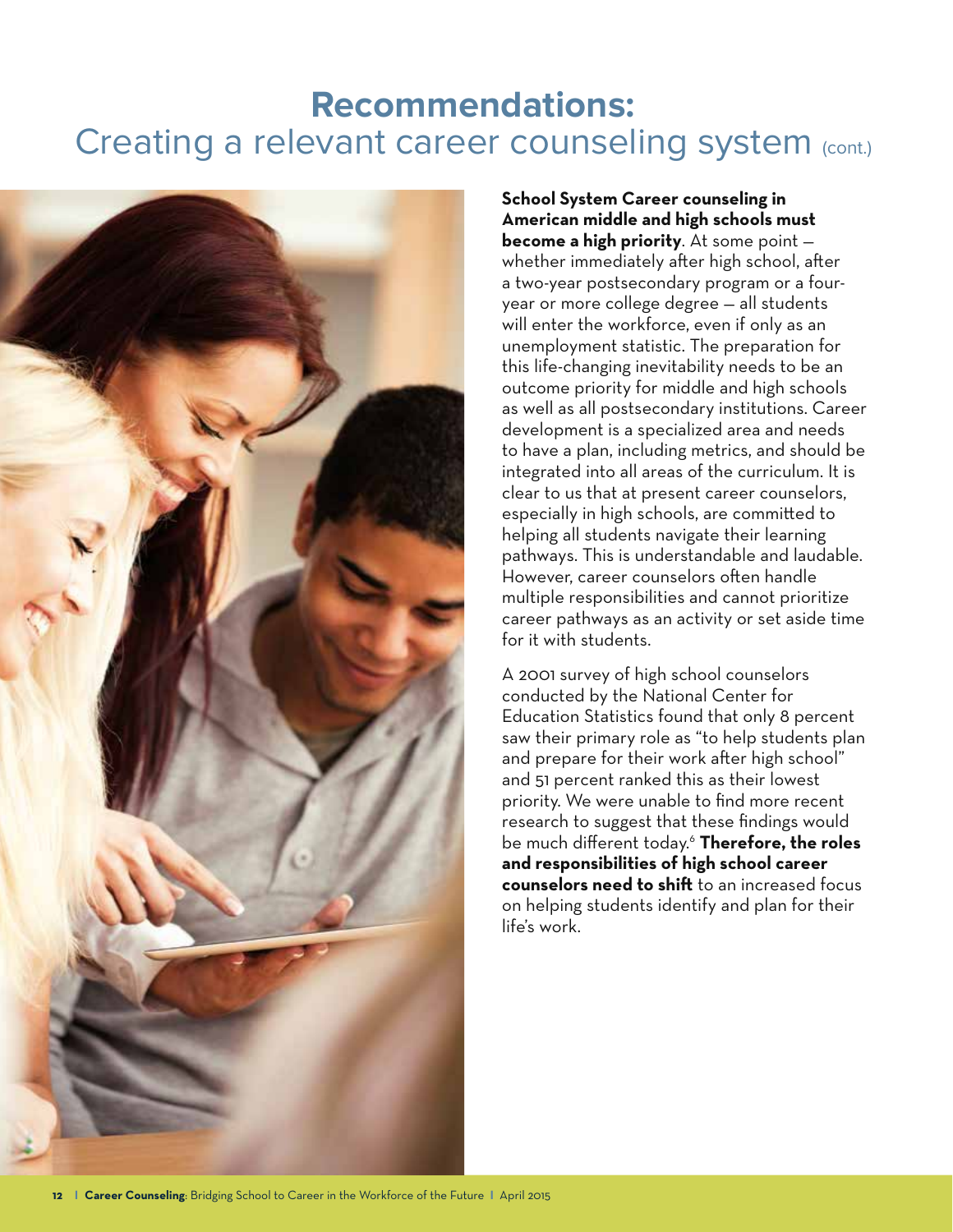## **To make progress in this direction, we recommend:**

**All students be required to develop an education and career pathway plan**, approved by their parents or guardians, by the time they enter 9th grade. This should be done in conjunction with both their career counselor, and a caring adult – a teacher or mentor – who can help them think through their choices.

**Career counselors plan career development activities** for all students as well as career information activities for teachers.<sup>7</sup>

**A career counselor-to-student ratio of no greater than 1:250**<sup>8</sup> be established to help create more time in the career development process so that career counselors can assist students, teachers and parents with career development activities.<sup>9</sup>



**5**

**6**

**1**

**2**

**3**

**Career counselors receive training and informational resources** regarding postsecondary job markets and continuing/ higher education options for students consistent with their career pathway plans.10

**Integration of real-world workplace examples into classroom instruction** to assist students in career decision-making.<sup>11</sup> This will require extensive professional development for teachers, as well as the modification of curricula to incorporate career-relevant examples and information. For example: instead of just studying algebra as an abstract subject, students would learn how it helps solve problems in the real world, and in which careers it is most important.

**Community-level involvement** (employers, chambers of commerce, economic development agencies, community based organizations, school districts, parents, policymakers and non-profit organizations) be established to strengthen community support for career counselors in local high schools.

There is a consensus by organizations representing career counselors (ASCA *The Role of the Professional School Counselor*, National Career Development Association, Kuder, Career Cruising) and amongst industry leaders (interviews conducted for this paper) that career counselors need to have dedicated and specialized training. Such training should focus on how to align career counseling with labor market data and industry standards.

We also maintain that career counselors should:

- 1. **Obtain a certification** that demonstrates competency in counseling, analysis of career pathway requirements, understanding of industry requirements and use of applicable technology.<sup>12</sup>
- 2. **Undertake a formal externship** with local industry partners at least once every three years.
- 3. **Maintain a roster of local business and industry contacts** and communicate (individually or as a group) with them at least once annually.<sup>13</sup>
- 4. **Be evaluated on their success** in transitioning the student through their individual graduation and career pathway plan.

Finally, additional recommendations for consideration put forth at a convening of education and industry leaders, counseling organizations and policymakers in December 2014 are deserving of further exploration and vetting:

- 1. Consider renaming career counselors to both help clarify the role and break stereotypes associated with career counseling as practiced in schools today.
- 2. Establish "career engagement centers" at the local level working closely with workforce development boards to identify ways to engage a large community of career development supporters such as parents, retired workers, etc.
- 3. Encourage state policy mandates for educator work externships.
- 4. Encourage a requirement that every student graduate with at least three (3) work-based and/or virtuallearning opportunities.
- 5. Encourage a requirement that every high school student graduate with an industry-recognized credential.
- 6. Encourage industry-led organizations to prioritize career development in their message to members and seek input from career counselors in developing them.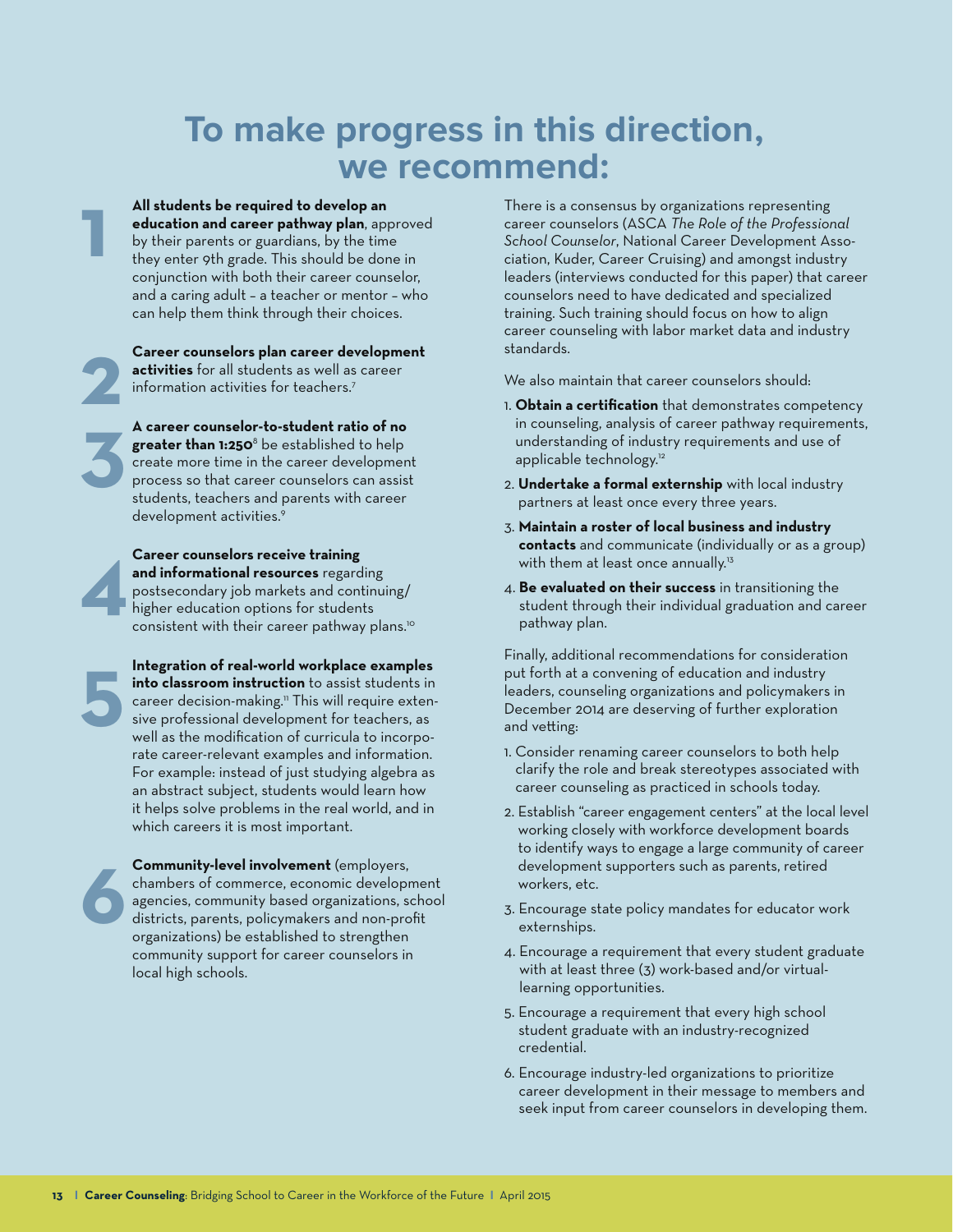# **Inspire Rock County**

Inspire Rock County is sponsored by a collaboration between the Southwest Wisconsin Workforce Development Board and Rock County 5.0. It is a web-based career and readiness platform that leverages career development tools, social media elements and workforce data into a seamless system. Job creators, students, educators and parents can connect efficiently as well as effectively. The system, which is powered by a licensed product called Career Cruising, provides a customized information sharing and resource gathering environment. Anchored by an approved academic and/or career plan, the platform provides a direct linkage between employers and future employees. This pathway creates a comprehensive engagement vehicle to accelerate, develop or extend recruitment and/or preparation related activities to an increasingly higher level. The online platform improves the alignment of career readiness and preparation applications to match the needs of the local or regional business community, scales successful business and education programming to reach a wider or targeted audience, reduces the communication and engagement cycle time by removing participation barriers and nurtures future employees by connecting and mentoring with them early in their career development phases. As a result of the platform initiative, the Beloit school district in the County has obtained start-up funding from the Hendricks Family Foundation for a full-time career advocate who will work with students at Beloit Memorial High School to help create career pathways. The career advocate will help students with resumes, conduct mock interviews, explore potential careers suited for students, and make sure they are equipped to fill skilled labor openings in the Greater Beloit area.

### **Competency Models**

As the leader in manufacturing training and development, Tooling U-SME is known for having deep manufacturing content, and has utilized this expertise and partnered with industry experts to design the Competency Framework. With more than 60 new job role competency models, the Competency Framework, validated by industry, helps manufacturers achieve stronger performance from their workforce through structured competency use, leading to successful training and job progression as well as workforce assessment and planning.

The models could potentially provide career counselors with clear, concise career information to share with students as they make decisions about their future.

The models help manufacturers identify competency gaps accurately and initiate precise training to address those gaps, positively impacting production, quality, innovation and the ability to meet customer demands. Each job role competency model includes mapping to relevant training resources from Tooling U-SME's vast portfolio. The main differentiator is the focus on job roles and their associated competencies and behaviors.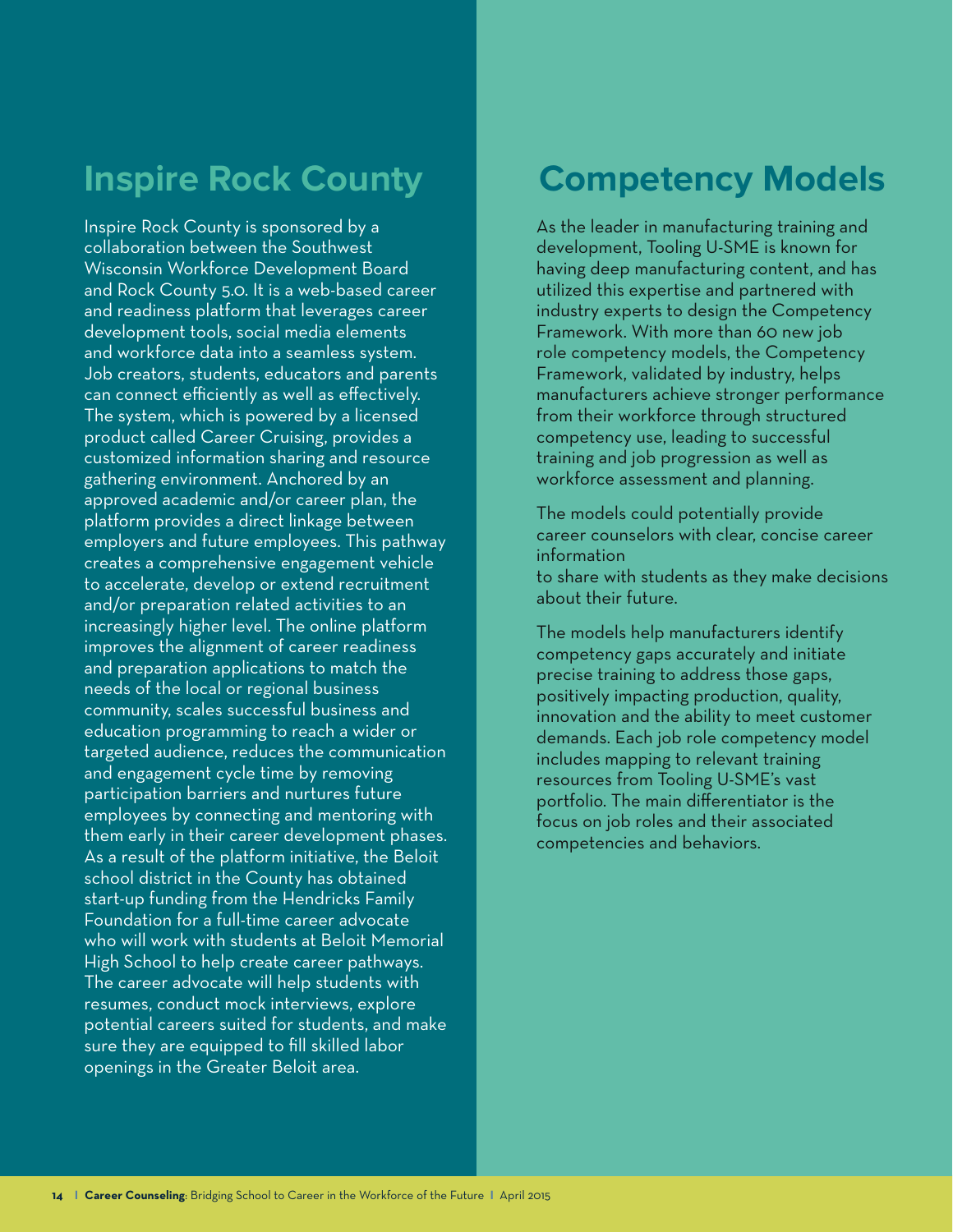#### **Business and Industry**

Business and industry can be extremely productive and impactful when they actively participate to influence the enrichment of career counseling in American middle and high schools. Leo Reddy, Chairman and CEO of the Manufacturing Skills Standards Council, maintains that "The only force strong enough to move the education pendulum towards an educational system that responds more directly to the skill needs of industry is industry itself.<sup>14</sup>

It is encouraging that some members of the business and industry community have become more actively engaged by supporting school career counselors in **providing the information and experiences needed for students to explore careers** and begin to follow their pathway.

In its report, *Managing the Talent Pipeline: A New Approach to Closing the Skills Gap*, The U.S. Chamber of Commerce Foundation Center for Education and Workforce outlines a plan for business and industry to play a new and expanded leadership role as the "end customers" of education and proactively organize and manage the talent supply chain partnerships, measures and incentives. (www.talentsupplychain.org)

Business and Industry has increased data and information on occupational trends, industry standards, industry-recognized national certifications and job profiles, including level of education required. These elements can help educators, career counselors, policymakers and parents and guardians provide meaningful direction and support to student career pathway plans.

The increasing availability of national industry standards and certifications has provided a strong and effective roadmap for education to use as it works to align its programs to the needs of industry.

Business and industry has a critical role to play in increasing opportunities for work-based learning. These experiences can begin with such "light touch" activities as speaking at career days to offering workplace tours and job shadows. Ideally, as students enter high school, opportunities expand to internships, apprenticeships and actual jobs.

Research has consistently demonstrated these work experiences are the gold standard, both for preparing students for the workforce, as well as for helping employers identify promising potential employers.

#### **Government**

The role of government at all levels in middle and high schools is to help local educators successfully implement changes needed to establish and maintain a career development and counseling system in their high schools.

For example, several states have already taken positive action by **enacting legislation that recognizes the role of the career counselor** and establishes policies that outline the activities they are expected to undertake as well as those they should not be required to perform.<sup>15</sup>

Additionally, an increasing number of states have passed legislation or implemented policies requiring every high school student to have an individual graduation or career pathway plan.<sup>16</sup>

#### **Parents & Guardians**

No career pathway planning can be successful if parents and guardians are not an integral part of the process. Parents need access to information and tools that enable them to learn about the possibilities in the workplace and also guide their child through the career pathway decision process. They need to understand the difference between "college readiness" and "life/work readiness." Information such as required knowledge, education and experience for occupations as well as salary ranges and growth potential should be provided to all parents, just as school rules and information on college admissions is provided.

It is critical that parents/guardians meet annually with their child's career counselor and share and discuss any challenges and concerns. Other ways to become engaged include helping children make independent decisions, encouraging exploration of all kinds of postsecondary education opportunities, involving yourself in your child's future planning, encouraging job awareness and being flexible as the decision-making process evolves.<sup>17</sup>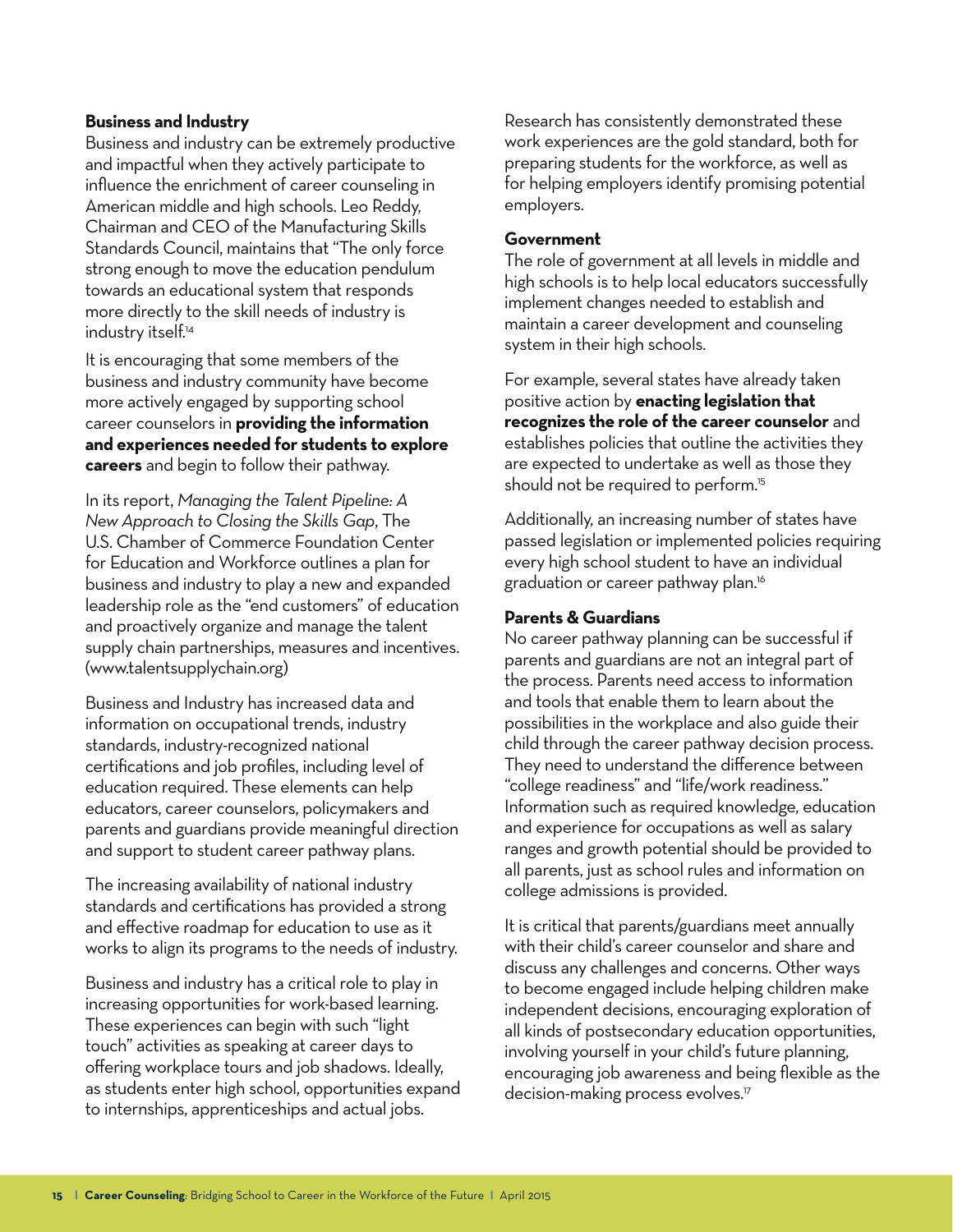# **Inspire Illinois**

Participation in tours and externships offered by local employers help school career guidance counselors, as well as teachers and administrators, experience the workplace and better understand the needs of employers — the knowledge and skills needed and the opportunities available. The Oklahoma Duncan Area Economic Development Foundation is an example of a workforce intermediary that is introducing the education community to local employers and helping them understand local industry through tours and a proliferation of information.

Inspire Illinois, is a culmination of the efforts of the Illinois Business Roundtable, Education Systems Center at Northern Illinois University and the managing entities of the STEM Learning Exchanges. It is a robust collaborative initiative that creates bridges between industry and education and will help improve the workforce pipeline in the state for years to come. Across the state, over 925 schools and colleges are using the Career Cruising career planning system that powers Inspire Illinois. It is creating the perfect opportunity to develop successful partnerships between industry and education. Inspire Illinois is making these goals attainable by:

- **Providing employers with mechanisms to** develop talent from local human resources.
- Scaling existing work-based learning and career-readiness programs.
- Providing efficient points of contact between employers and the future workforce.
- Educating students, parents, educators and job seekers about employers' current and projected needs.

# **Legislative Power**

In 2009, the Virginia Board of Education included a provision to the Regulations Establishing Standards for Accrediting Public Schools in Virginia for each middle and high school student to have a plan of study that aligns to his/her academic and career goals. Beginning in middle school, all students must have an Academic and Career Plan that is reviewed before a student enters the ninth and eleventh grades. The provisions of Virginia House Bill 96 confirmed the implementation of this requirement in the 2013-2014 school year.

The South Carolina Education and Economic Development Act (EEDA), *Personal Pathways to Success* is a program designed to better prepare South Carolinians by improving career, workforce and economic development through early career planning and an individualized curriculum. Students in grades 8-12 are required to meet annually for an Individual Graduation Plan (IGP) conference with their counselor and a parent/parents to plan courses related to college and career readiness. Students have access to a Career Guidance Center and the Occupational Information System to:

- **Take career assessments.**
- Discover occupations and industries that best match personal interests.
- Explore jobs and industries, browse colleges and universities of interest.
- Learn the essentials of getting a job and keeping it (writing resumes and cover letters, interviewing, professional behavior).

In addition, the Learning Express Library provides a collection of test-preparation tools, tutorials, and ebooks to prepare for college, a job, or to improve reading, writing, and math skills.

We applaud the leadership shown by legislators in these states and request others to follow suit with these and other innovative reforms to career counseling systems.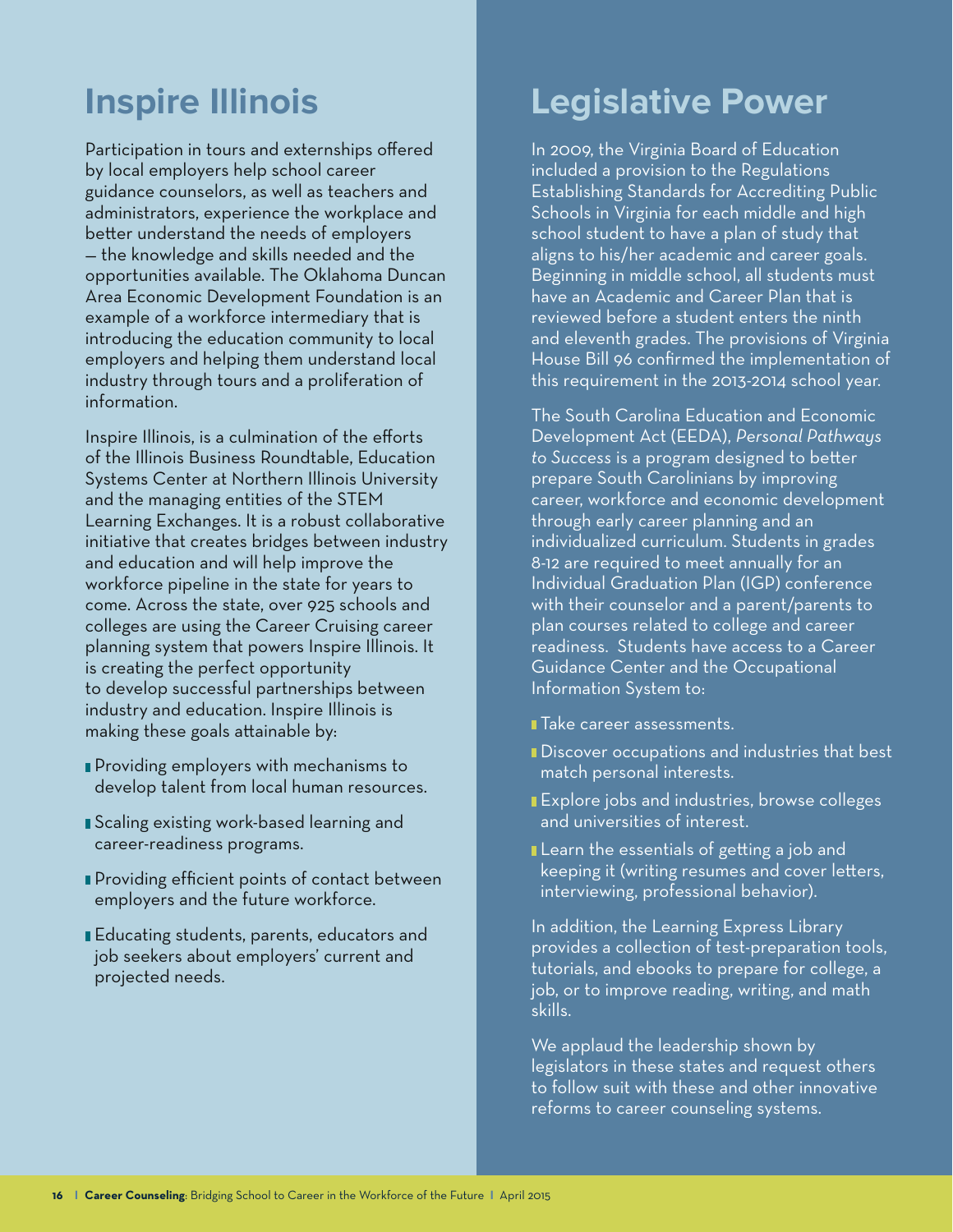

# **Conclusion**

Education and career/life planning is a lifelong process that requires all learners to be flexible and able to adapt to changes in themselves and the world around them. The rapid pace of change and the infusion of technology in all economic sectors continue to change the very nature of jobs. We will need a portfolio of resources many online and virtual – to keep pace and to be influential in the decisions and lives of the students. This new dynamic requires a new vision of career counseling in American middle and high schools if we are to meet this need. Career counseling is indeed a community responsibility that needs to be intentional and woven into the education system, with support and engagement from industry, government and parents among others.

This paper has identified the importance of enriching the career counseling system. Some of the recommendations to enrich this function have already been implemented in areas around the country. Others need more consideration and action, including state and federal legislation and funding.

More in-depth analysis is needed of what is working and how to best to replicate these practices. Ultimately, we may need a national strategy and mindset to fully implement and support this new vision. But for now the career counselor in America's schools remains the key to success in beginning this quest.

As noted by Jeannie Bowden, Duncan (OK) Area Economic Development Foundation, "Don't wait until the process is all figured out. Get started and learn along the way." This paper exemplifies our agreement with this advice. We call for a national movement and dialogue to identify strategies and tactics to replicate best practices and develop new programs and services to enrich the career counseling system.

The time to take action is now. We owe it to the growth of our youth and American economic strength.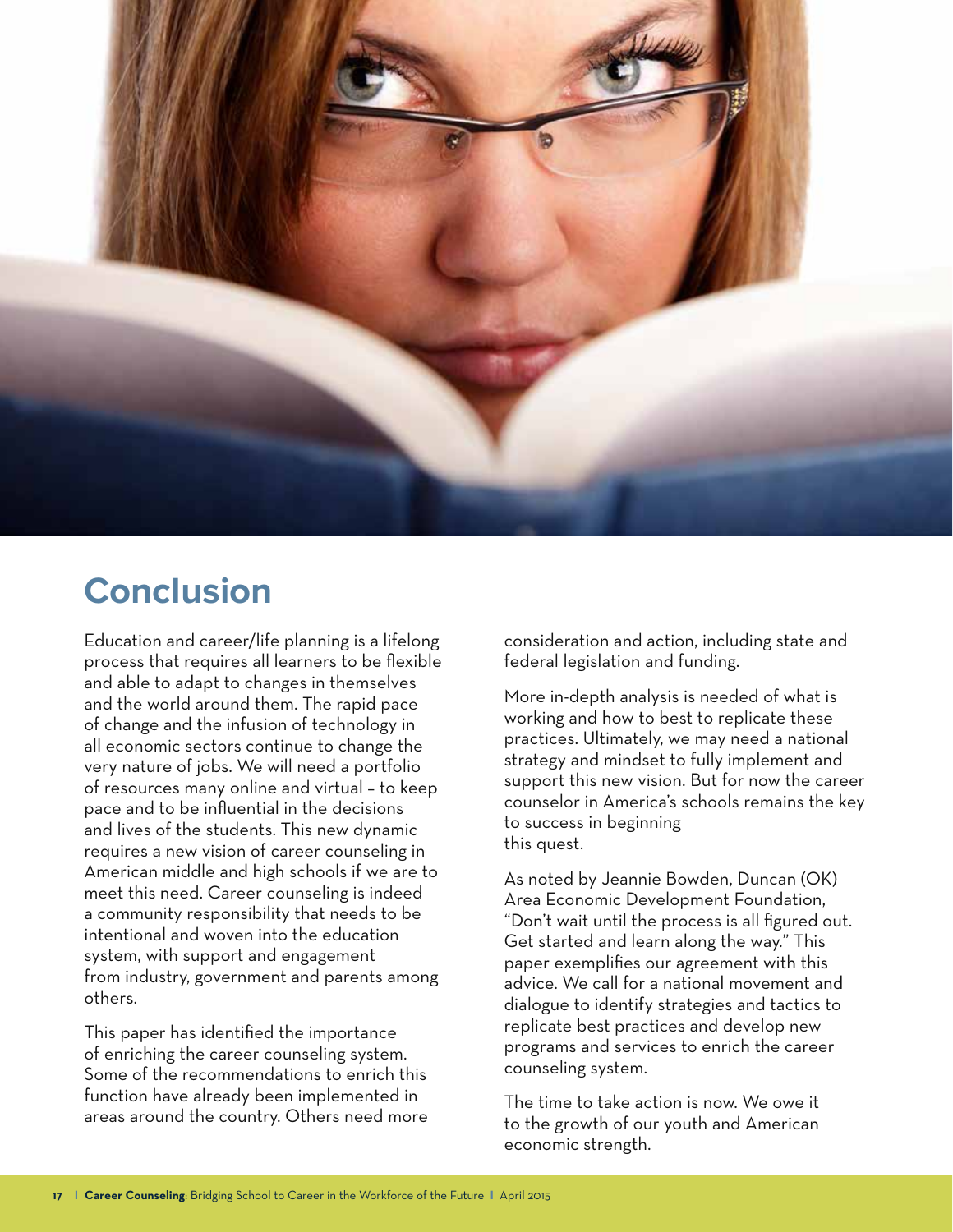# **References**

- 1 Deloitte, "Manufacturing Opportunity Executive Summary." March 20, 2014
- 2 Carnevale, Anthony P., Nicole Smith, and Jeff Strohl. "Recovery: Job growth and education requirements through 2020." Center on Education and the Workforce. (2013).
- 3 Individuals interviewed included Rich Feller, National Career Development Association; Bill Rayl, Jackson Area Manufacturers Association; Stephen Tucker, Partners for a Competitive Workforce; Jennie Bowden, Duncan Area Economic Development Foundation; Phil Jarvis, Career Cruising; and Tracey Puckering, Conexus Indiana.
- 4 A summary of the research focused on the connection between student learning and career development practices can be found in the paper, *The Contributions of Comprehensive Guidance and Counseling Programs to the Career and College Readiness of all Students,* published by the Guidance and Career Development Division of the Association for Career and Technical Education.
- 5 Funding for career information resources is included in the Carl D. Perkins Career and Technical Education Act under Section 118, "Occupational and Employment Information." Since 2005, no funding for implementation of Section 118 has been allocated. Funding for career guidance activities are allowable expenditures under the basic state grant funds.
- 6 In 2009, a study of school counseling programs found that about 48 percent of 9th-graders had counselors who reported that the counseling program's primary goal was helping students plan and prepare for postsecondary education, and 35 percent had counselors who reported that the primary goal was helping students improve their achievement in high school. *See Higher Education: Gaps in Access and Persistence Study,* National Center for Education Statistics, August 2012.
- 7 *See The Role of the Professional School Counselor,* American School Counselor Association. The career guidance counselor should be the hub of career guidance counseling activities in the school system. The school career guidance counseling core curriculum is delivered throughout the school's overall curriculum and is systematically presented by school career guidance counselors in collaboration with other professional educators in the classroom.
- 8 The American School Counselors Association recommends this ratio. See also ASCA National Model, http://www.ascanationalmodel.org/
- 9 Regulations and, if necessary, legislation should be passed in every state prohibiting the assignment of counselors to activities outside the scope of their job descriptions such

as South Carolina EEDA legislation, Section 59-59-120 that states "School guidance counselors and career specialists shall limit their activities to guidance and counseling and may not perform administrative tasks." *The South Carolina Comprehensive Developmental Guidance and Counseling Program Model* states that examples of non-counseling activities include performing disciplinary actions, chairing student intervention team meetings, serving as a school testing coordinator, building the master schedule and supervising study halls and detention halls.

- 10 Fortunately many of these resources exist online including *Seek Skills Assessment, Motivational Assessment of Personal Potential (MAPP),* Kuder Journey, *Career Builders, Career Cruising, America's Career InfoNet, O\*Net Online, CareerOne Stop, Monster.com, NationJob, CareerJet, Simply Hired,* www.cdminternet.com, www.youscience.com. A comprehensive list of resources can be found in A Counselor's Guide to Career Assessment Instruments by Chris Wood and Danica G. Hays at http://www.ncda.org/aws/NCDA/pt/ sd/product/1177/\_PARENT/layout\_products/false
- 11 Examples of successful integration include High Tech High schools, P-TECH in New York City and National Academy Foundation programs implemented in over 555 schools.
- 12 *According to American School Counselors, Who Are School Counselors, 2008, while most systems required at least a Master Degree in school counseling, many do not have specialized education/training in career guidance counseling. Also, our survey of, and interviews with, industry leaders recommends specialized certification in career pathway planning for all school counselors.*
- 13 The subject of these communications can include industry curriculum guides, externships for counselors to experience the workplace, use of technology for information, videos and webinars for use by counselors, etc.
- 14 *Closing the Skills Gap,"* Leo Reddy, Manufacturing Leadership Journal, October 2014.
- 15 The American School Counselor Association has outlined the role of the counselor as being one that develops comprehensive programs, focuses on student outcomes, student competencies and delivery that is both direct and indirect.
- 16 The Department of Labor navigation map on ILPs http:// www.dol.gov/odep/ilp/map/shows 25 states with mandated ILPs and 11 with ILPs in use, but not mandated.
- 17 *Careers: Building Your Child's Future Together*, American School Counselors Association, July 2011